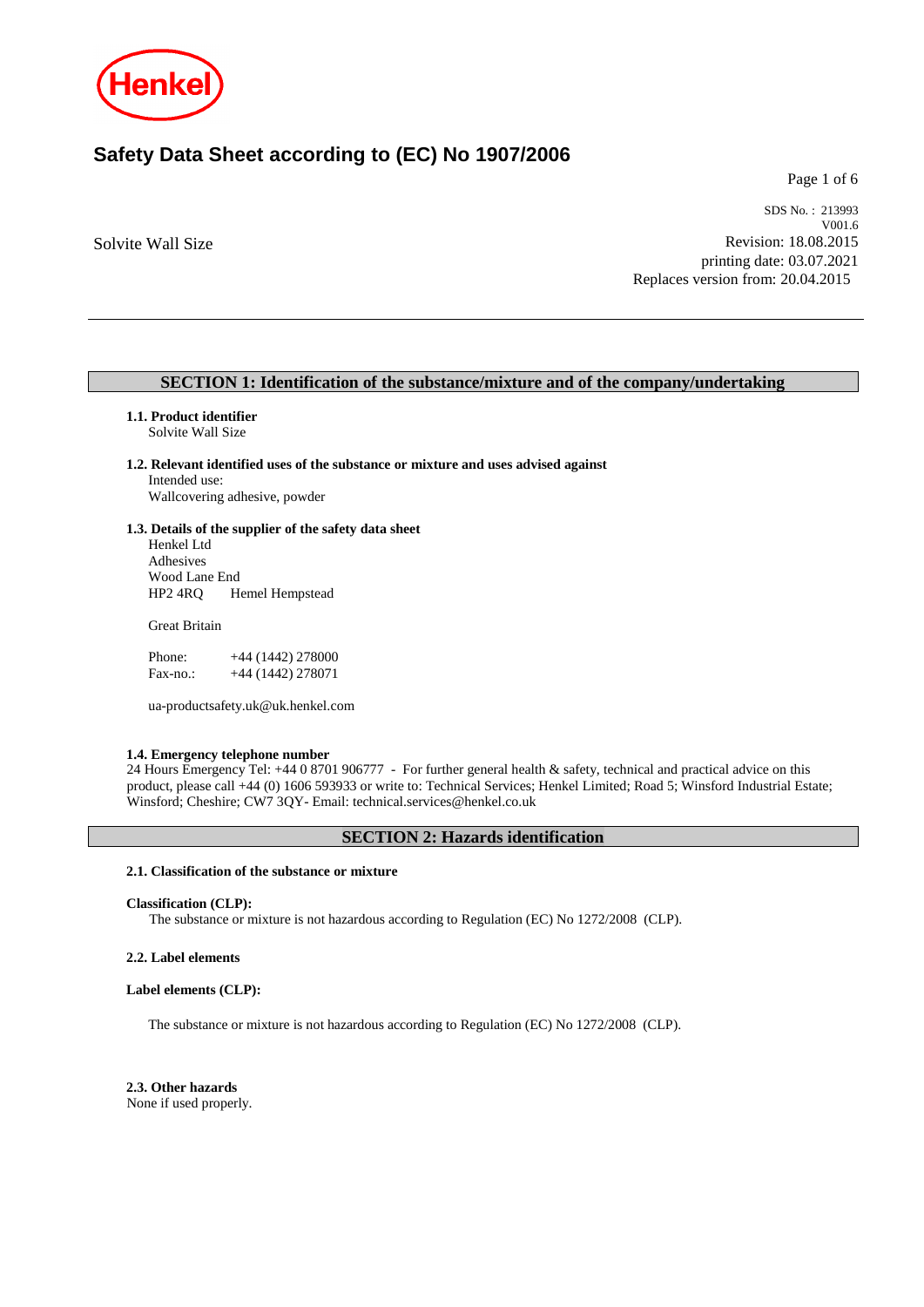## **3.2. Mixtures**

**General chemical description:** Adhesive **Base substances of preparation:** Starch

#### **Declaration of the ingredients according to CLP (EC) No 1272/2008:**

Contains no dangerous substances exceeding the limits of the EU-Regulation

## **SECTION 4: First aid measures**

#### **4.1. Description of first aid measures**

General information: In case of adverse health effects seek medical advice.

Inhalation: Move to fresh air, consult doctor if complaint persists.

Skin contact: Rinse with running water and soap. Apply replenishing cream. Change all contaminated clothing.

Eye contact: Rinse immediately with plenty of running water, seek medical advice if necessary. Do not rub eyes; mechanical action may cause corneal damage.

Ingestion: Rinse mouth and throat. Drink 1-2 glasses of water. Seek medical advice.

**4.2. Most important symptoms and effects, both acute and delayed** No data available.

**4.3. Indication of any immediate medical attention and special treatment needed** See section: Description of first aid measures

## **SECTION 5: Firefighting measures**

## **5.1. Extinguishing media**

**Suitable extinguishing media:** carbon dioxide, foam, powder, water spray jet, fine water spray

**Extinguishing media which must not be used for safety reasons:** High pressure waterjet

**5.2. Special hazards arising from the substance or mixture** In the event of a fire, carbon monoxide (CO) and carbon dioxide (CO2) can be released. **5.3. Advice for firefighters** Wear self-contained breathing apparatus. Wear protective equipment.

## **SECTION 6: Accidental release measures**

**6.1. Personal precautions, protective equipment and emergency procedures** Wear protective equipment.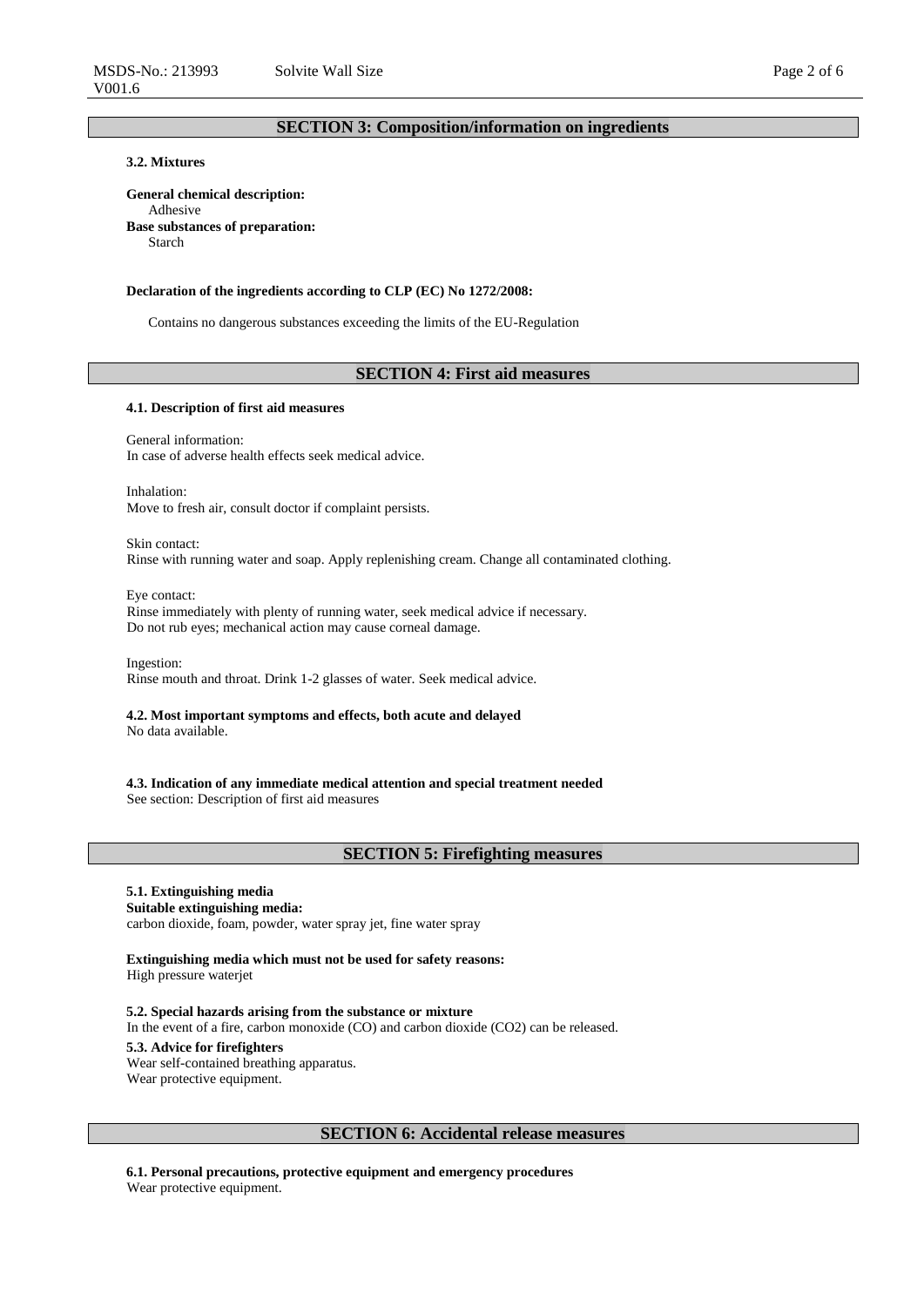#### **6.2. Environmental precautions**

Do not empty into drains / surface water / ground water.

## **6.3. Methods and material for containment and cleaning up**

Remove mechanically.

Dispose of contaminated material as waste according to Section 13.

#### **6.4. Reference to other sections**

See advice in section 8

## **SECTION 7: Handling and storage**

## **7.1. Precautions for safe handling**

No particular measures required.

#### Hygiene measures:

Wash hands before work breaks and after finishing work. Do not eat, drink or smoke while working.

#### **7.2. Conditions for safe storage, including any incompatibilities**

Avoid moisture

Do not store together with food or other consumables (coffee, tea, tobacco, etc.).

## **7.3. Specific end use(s)**

Wallcovering adhesive, powder

**SECTION 8: Exposure controls/personal protection**

## **8.1. Control parameters**

#### **Occupational Exposure Limits**

Valid for

Great Britain

| <b>Ingredient [Regulated substance]</b>                                       | ppm | mg/m <sup>3</sup> | Value type                      | <b>Short term exposure limit</b> | Regulatory list |
|-------------------------------------------------------------------------------|-----|-------------------|---------------------------------|----------------------------------|-----------------|
|                                                                               |     |                   |                                 | category / Remarks               |                 |
| DUSTS, NON-SPECIFIC, RESPIRABLE<br><b>FRACTION</b><br>[DUST, INHALABLE DUST]  |     | 10                | Time Weighted Average<br>(TWA): |                                  | EH40 WEL        |
| DUSTS, NON-SPECIFIC, RESPIRABLE<br><b>FRACTION</b><br>[DUST, RESPIRABLE DUST] |     |                   | Time Weighted Average<br>(TWA): |                                  | EH40 WEL        |

## **Occupational Exposure Limits**

Valid for

Ireland

| <b>Ingredient [Regulated substance]</b> | ppm | mg/m <sup>3</sup> | Value type            | Short term exposure limit<br>category / Remarks | <b>Regulatory list</b> |
|-----------------------------------------|-----|-------------------|-----------------------|-------------------------------------------------|------------------------|
| <b>DUSTS, NON-SPECIFIC, RESPIRABLE</b>  |     |                   | Time Weighted Average |                                                 | IR OEL                 |
| <b>FRACTION</b>                         |     |                   | (TWA):                |                                                 |                        |
| [DUSTS, NON-SPECIFIC, RESPIRABLE]       |     |                   |                       |                                                 |                        |
| DUSTS, NON-SPECIFIC, RESPIRABLE         |     | 10                | Time Weighted Average |                                                 | IR OEL                 |
| <b>FRACTION</b>                         |     |                   | (TWA):                |                                                 |                        |
| <b>IDUSTS, NON-SPECIFIC, TOTAL</b>      |     |                   |                       |                                                 |                        |
| <b>INHALABLEI</b>                       |     |                   |                       |                                                 |                        |

**Biological Exposure Indices:** None

**8.2. Exposure controls:**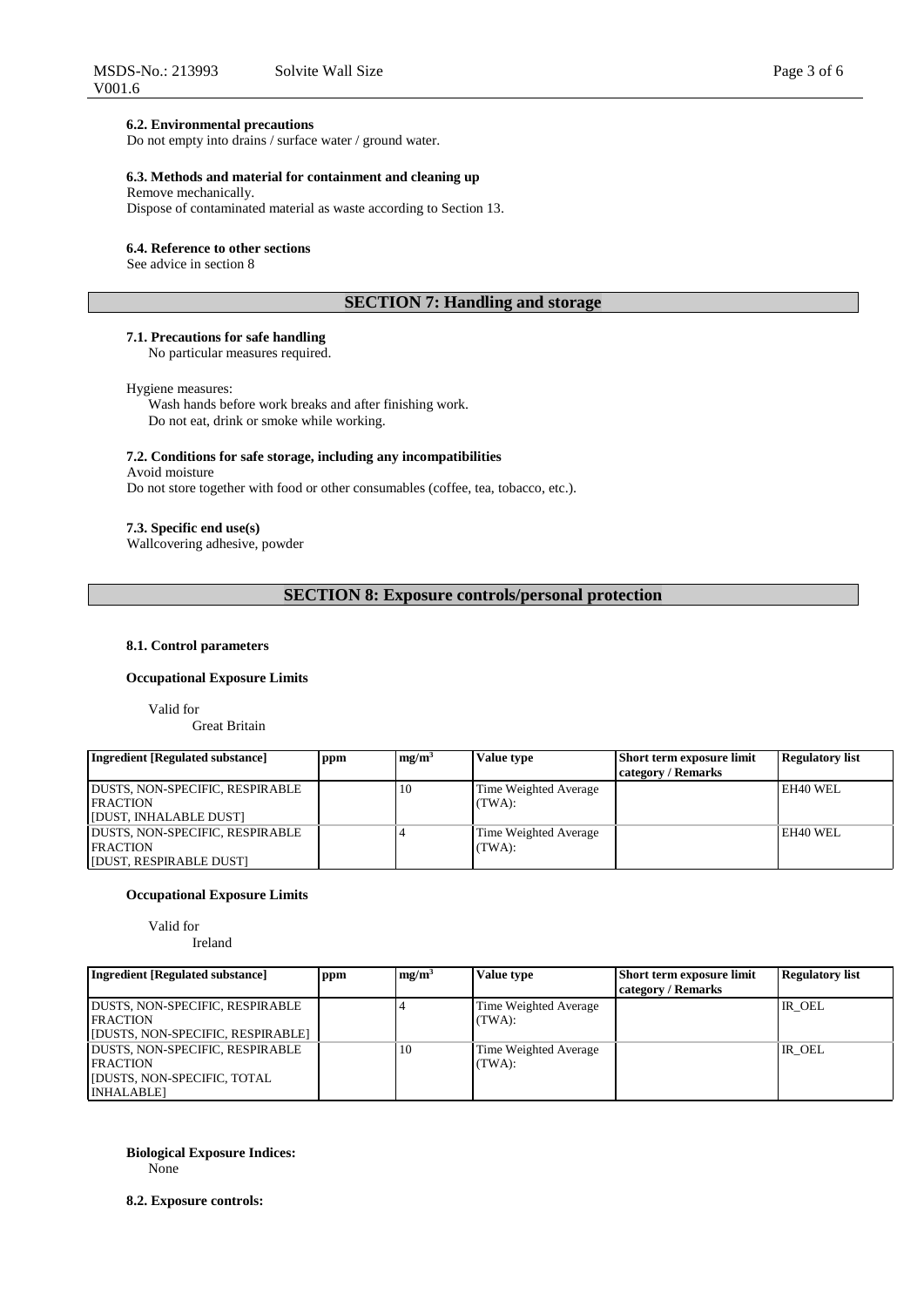## Respiratory protection:

In case of dust formation, we recommend wearing of appropriate respiratory protection equipment with particle filter P. This recommendation should be matched to local conditions.

## Hand protection:

Recommended are gloves made from Nitril rubber ( Material thickness >0,1 mm, Perforation time < 30s).Gloves should be replaced after each short time contact or contamination. Available at laboratory specialized trade or at pharmacies / chemist's shops.

Eye protection: Protective goggles

Skin protection: Suitable protective clothing

## **SECTION 9: Physical and chemical properties**

## **9.1. Information on basic physical and chemical properties**

| Appearance                             | powder                             |  |  |
|----------------------------------------|------------------------------------|--|--|
|                                        | flakes                             |  |  |
|                                        | Off white                          |  |  |
| Odor                                   | soap-like                          |  |  |
| Odour threshold                        | No data available / Not applicable |  |  |
| pH                                     | No data available / Not applicable |  |  |
| Initial boiling point                  | No data available / Not applicable |  |  |
| Flash point                            | No data available / Not applicable |  |  |
| Decomposition temperature              | No data available / Not applicable |  |  |
| Vapour pressure                        | No data available / Not applicable |  |  |
| Density                                | $0.3$ g/cm3                        |  |  |
| $\Omega$                               |                                    |  |  |
| <b>Bulk</b> density                    | No data available / Not applicable |  |  |
| Viscosity                              | No data available / Not applicable |  |  |
| Viscosity (kinematic)                  | No data available / Not applicable |  |  |
| <b>Explosive properties</b>            | No data available / Not applicable |  |  |
| Solubility (qualitative)               | No data available / Not applicable |  |  |
| Solidification temperature             | No data available / Not applicable |  |  |
| Melting point                          | No data available / Not applicable |  |  |
| Flammability                           | No data available / Not applicable |  |  |
| Auto-ignition temperature              | No data available / Not applicable |  |  |
| <b>Explosive limits</b>                | No data available / Not applicable |  |  |
| Partition coefficient: n-octanol/water | No data available / Not applicable |  |  |
| Evaporation rate                       | No data available / Not applicable |  |  |
| Vapor density                          | No data available / Not applicable |  |  |
| Oxidising properties                   | No data available / Not applicable |  |  |

#### **9.2. Other information**

No data available / Not applicable

## **SECTION 10: Stability and reactivity**

#### **10.1. Reactivity**

None if used for intended purpose.

#### **10.2. Chemical stability**

Stable under recommended storage conditions.

#### **10.3. Possibility of hazardous reactions** See section reactivity

**10.4. Conditions to avoid** None if used for intended purpose.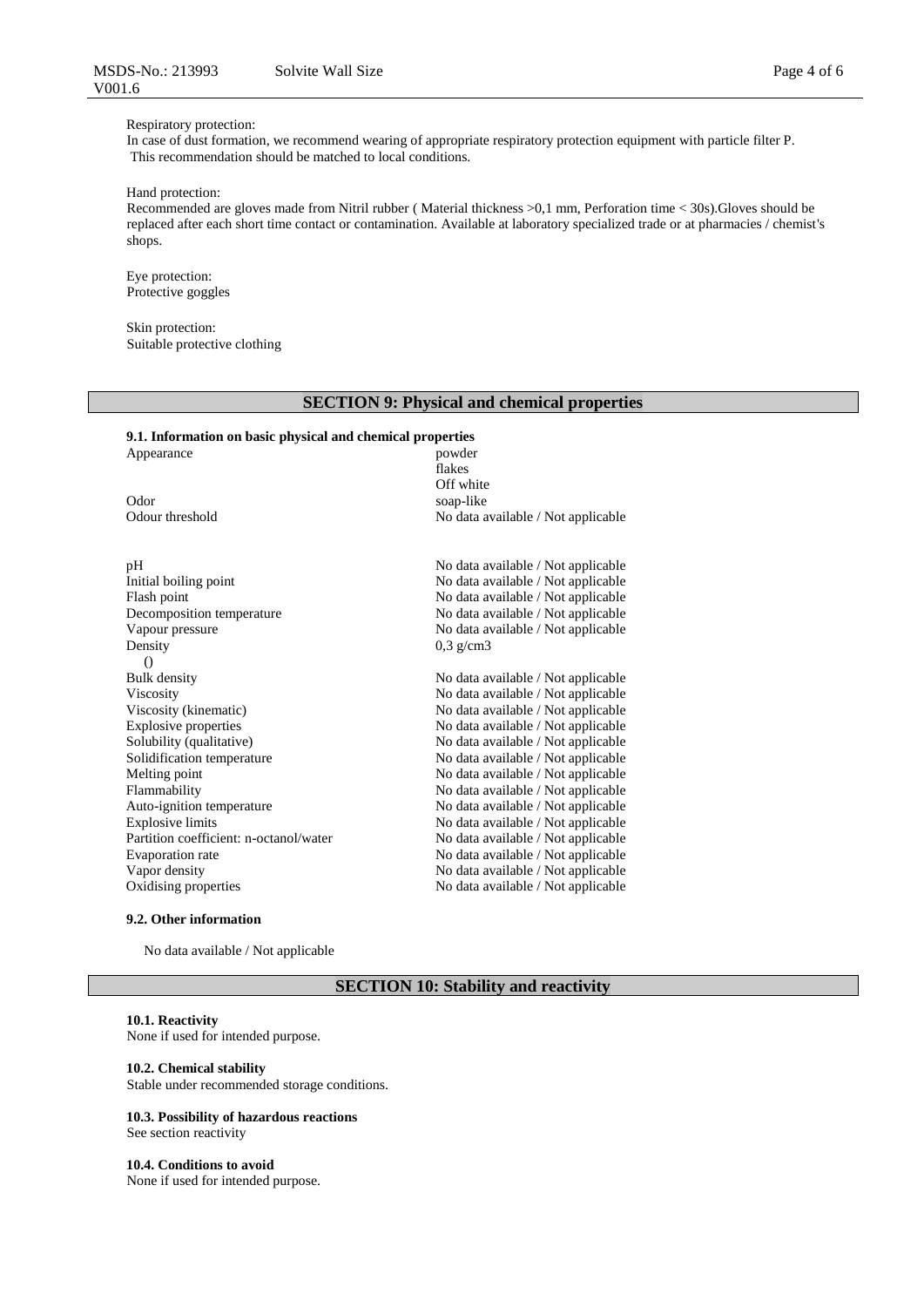## **10.5. Incompatible materials**

None if used properly.

## **10.6. Hazardous decomposition products**

None known.

## **SECTION 11: Toxicological information**

#### **11.1. Information on toxicological effects**

## **General toxicological information:**

To the best of our knowledge no harmful effects are to be expected if the product is handled and used properly.

## **SECTION 12: Ecological information**

#### **General ecological information:**

Do not empty into drains, soil or bodies of water.

## **12.1. Toxicity**

No data available.

#### **12.2. Persistence and degradability**

No data available.

#### **12.3. Bioaccumulative potential / 12.4. Mobility in soil**

No data available.

## **12.5. Results of PBT and vPvB assessment**

No data available.

## **12.6. Other adverse effects**

No data available.

## **SECTION 13: Disposal considerations**

## **13.1. Waste treatment methods**

Product disposal: Dispose of waste and residues in accordance with local authority requirements.

Disposal of uncleaned packages: Use packages for recycling only when totally empty.

Waste code

08 04 10 Waste adhesives and sealants other than those mentioned in 08 04 09.